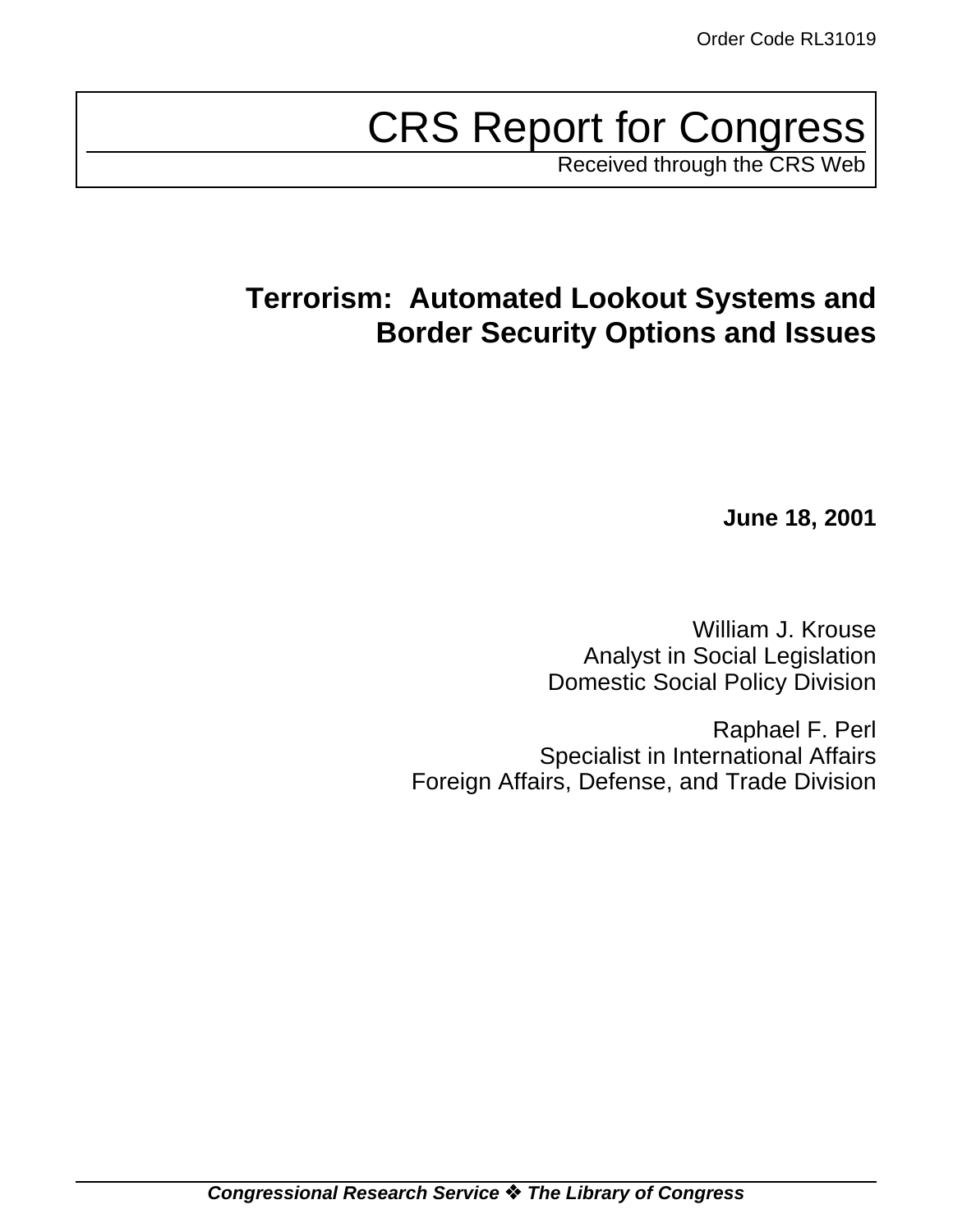## Terrorism: Automated Lookout Systems and Border Security Options and Issues

### **Summary**

Border security and the threat of international terrorism are issues of intense congressional concern, as is evidenced by recent congressional hearings held to examine these issues in the 107<sup>th</sup> Congress. The challenge for policy makers is to provide for a level of border security that is commensurate with threats from abroad, while facilitating legitimate cross-border travel and commerce, and protecting civil liberties. To provide border security, a number of federal agencies work in tandem. The State Department and the federal inspection services, principally the Immigration and Naturalization Service and the U.S. Customs Service, have long maintained lookout books for the purpose of excluding "undesirable" persons, including suspected terrorists, from entry into the United States. While automated lookout books are an integral part of the border security equation, other measures can be taken to increase border security.

This report presents five options that have been discussed by international security specialists for strengthening the processes by which persons who are known to be members or supporters of foreign terrorist organizations are excluded from entry into the United States. Those options include (1) making it more difficult to counterfeit and alter international travel documents, (2) increasing entry/exit control mechanisms at international ports of entry, (3) increasing staff and technology for consular and federal inspection services, (4) enhancing recordkeeping on the visa status and whereabouts of foreign students in the United States, and (5) expanding the current visa lookout system to include data on members of international organized crime groups. While some, or perhaps all, of these options could theoretically be implemented by the Administration, adoption wouldmostlikelyrequire congressional support through legislative mandates, directed appropriations, or report language.

Clearly, border control is vital to the security of the nation and its citizens. Notwithstanding, increasing border security has significant financial and social costs. Indeed, the exclusion of persons from entry into the United States for ideological or political beliefs has long been a source of controversy. Moreover, the options listed above could prove controversial, if adopted and implemented without careful consideration for facilitating legitimate cross-border travel and commerce. Furthermore, many view the inclusion of personal biometric identifiers in travel documents, monitoring foreign students, and increased entry/exit control as examples of greater government intrusion. Finally, hiring additional staff and developing forcemultiplying technologies are expensive propositions as well.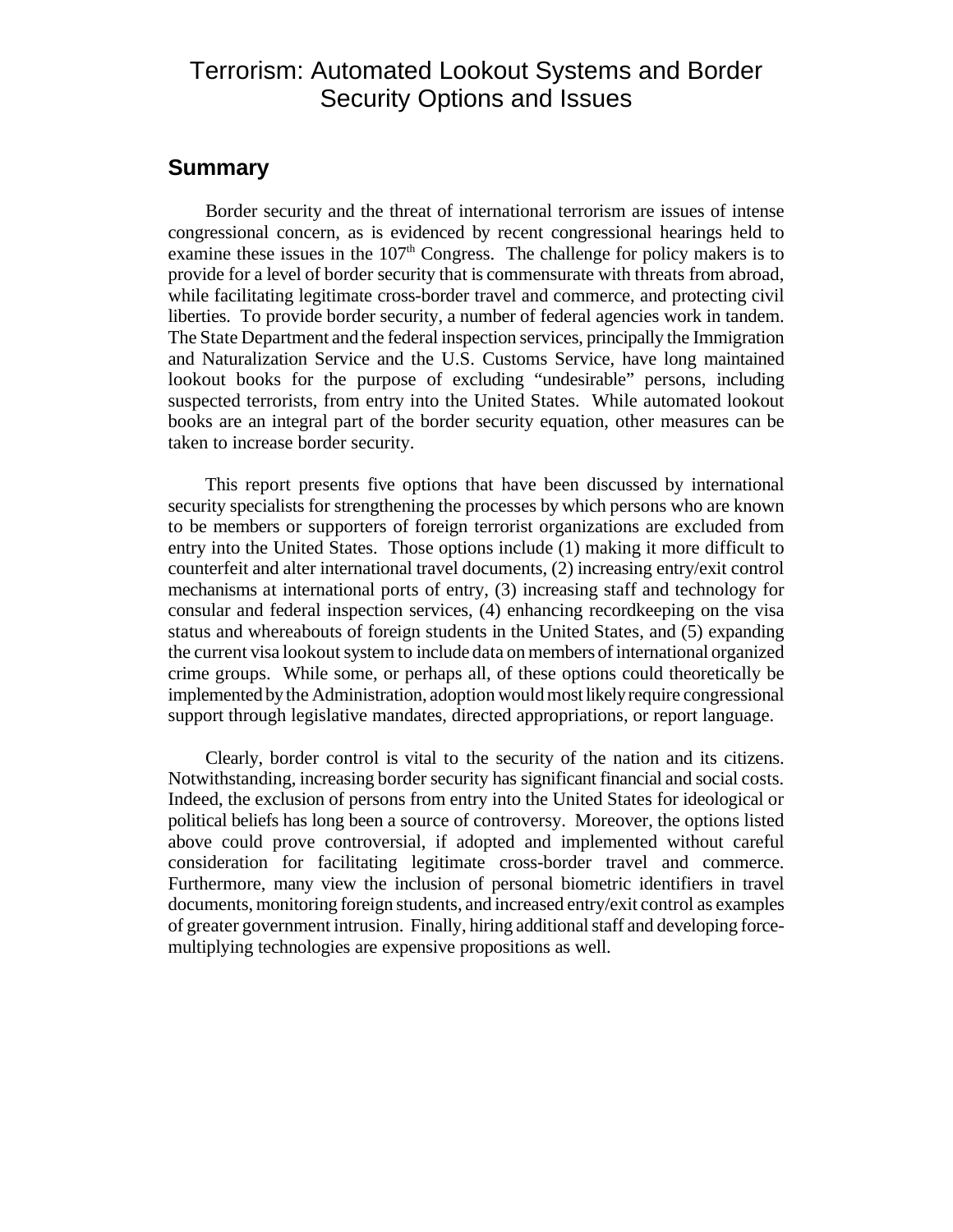## **Contents**

| Increasing Staff and Technology for Consular |  |
|----------------------------------------------|--|
|                                              |  |
|                                              |  |
|                                              |  |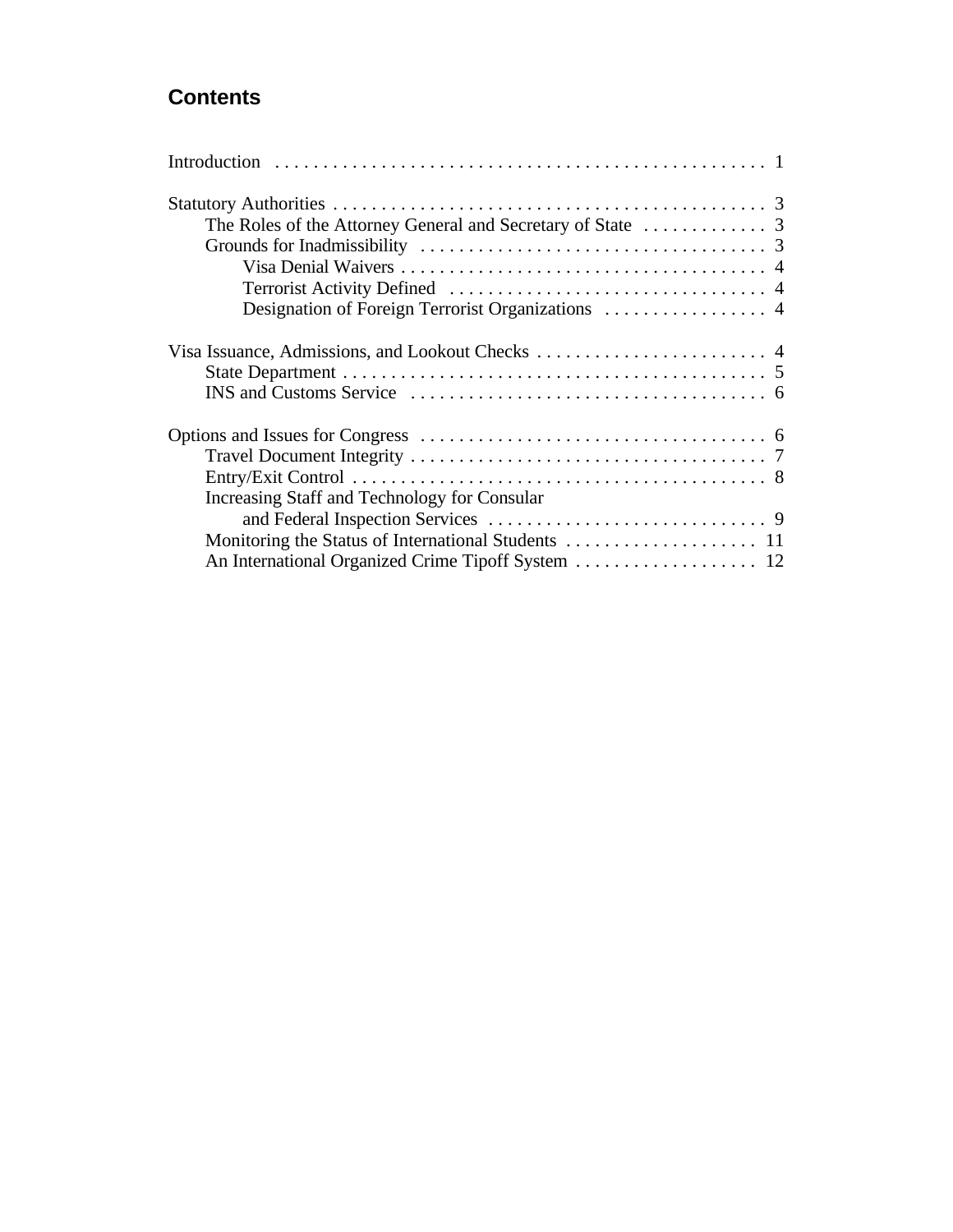## Terrorism: Automated Lookout Systems and Border Security Options and Issues

This report examines options and issues related to improving border security by strengthening the automated "lookout" systems and processes employed to exclude persons who are known to be members or supporters of foreign terrorist organizations from entry into the United States.<sup>1</sup>

## **Introduction**

Border security and the threat of international terrorism are issues of intense congressional concern, as is evidenced by recent congressional hearings held to examine these issues in the  $107<sup>th</sup>$  Congress. The challenge for policy makers is to provide for a level of border security that is commensurate with threats from abroad, while facilitating legitimate cross-border travel and commerce, as well as, protecting civil liberties.

A number of federal agencies work in tandem to provide border security. The State Department and the federal inspection services, $\frac{2}{3}$  principally the Immigration and Naturalization Service (INS) and the U.S. Customs Service, have long maintained lookout books for the purpose of excluding "undesirable" persons, including suspected terrorists, from entry into the United States. The exclusion of persons from entry into the United States for ideological or political beliefs, however, has long been a source of controversy. While it is clearly within the public interest and the federal government's mandate to exclude persons who are intent on inciting or engaging in terrorist activities, the determination of who may be a member or supporter of a foreign terrorist organization and, therefore, inadmissible is ultimately a subjective consideration made by intelligence analysts and consular officers and based on the best information available. As such, these considerations are likely to be controversial and change over time.

<sup>&</sup>lt;sup>1</sup>It is important to note that lookout systems are only one of a number of tools available to federal officials carrying out border control functions. Alert and experienced consular staff and inspectors, such as the Customs inspectors who interdicted suspected terrorist Ahmed Ressam at the U.S.-Canada border in December 1999, are essential.

<sup>&</sup>lt;sup>2</sup>"Federal inspection services" is a term of art. These services include: the Department of the Treasury's U.S.Customs Service, theDepartment of Justice's Immigration and Naturalization Service, the Department of Agriculture's Animal and Plant Health Inspection Service, and the Department of Health and Human Services' Public Health Service. Inspectors from all of these agencies are stationed at international ports of entry, but under certain circumstances, inspectors of one agency perform the functions of one or more of the other agencies.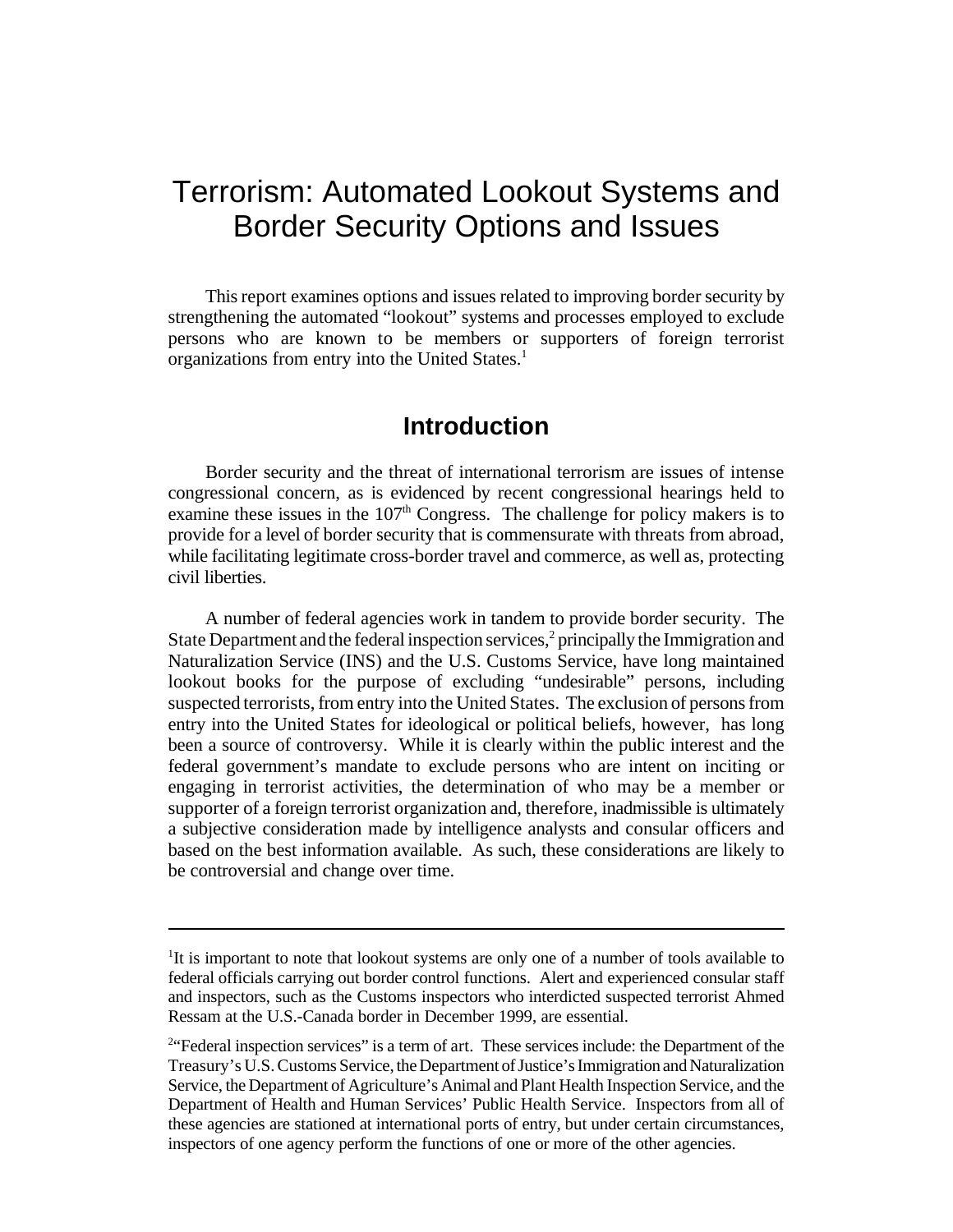The administration and enforcement of immigration law has been viewed by some as a series of concentric circles. The first circle, or line of defense, is made up ofthe State Department's consular posts overseas, where consular officers adjudicate visa applications for foreign nationals wishing to come to the United States. Under current law, any alien (non-citizen) who is known to have engaged in terrorist activity, is likely to engage in terrorist activity, or who is a member/supporter of a foreign terrorist organization is inadmissible into the United States.<sup>3</sup>

Over the last decade, Congress has enacted legislation directing the State Department to computerize and expand its visa lookout books.<sup>4</sup> The computerized lookout system maintained by the State Department is the Consular Lookout and Support System (CLASS). With input from the intelligence community, the State Department enters the names and other biographical data of known and suspected members and supporters of foreign terrorist organizations into CLASS. As required by law, before issuing a visa to any foreign national, consular officers must certify, in writing, that a lookout check has been made and that there is no reason to exclude the applicant from admission to the United States.<sup>5</sup>

The second circle is composed of designated international ports of entry where travelers are screened for admission into the United States by INS immigration and Customs inspectors. It is unlawful for any person to enter the United States at any place other than a designated port of entry. The primary objective of inspections is twofold: to facilitate legal entries of admissible persons on the one hand, and to intercept *mala fide* applicants for admission on the other. INS and Customs inspectors use the Interagency Border Inspection System (IBIS) to quickly verify that applicants for admission are not known to be inadmissible and to check that they are not wanted by federal law enforcement officials. IBIS not only interfaces with CLASS, it also interfaces with databases maintained by other federal law enforcement agencies like the Federal Bureau of Investigation (FBI) and the Drug Enforcement Administration (DEA).

For the most part, once foreign nationals are admitted to the United States, they are not monitored unless they come under the scrutiny of the FBI's foreign counterintelligence operations, or the scrutiny of some other federal law enforcement agency because of some other suspected illegal activity.

<sup>3</sup> *See* Immigration and Nationality Act (INA) Section 212(a)(3)(B).

<sup>4</sup>See Section 140 of P.L. 103-236 (Foreign Relations Authorization Act, FY1994 and FY1995, as amended). Subsection (a) of this provision authorized the State Department to collect a fee to recover the costs of providing consular services. Subsection (b) directed the State Department to include a surcharge in the fee to upgrade and computerize visa lookout systems.

<sup>5</sup> *See* Section 140(c) of P.L. 103-236.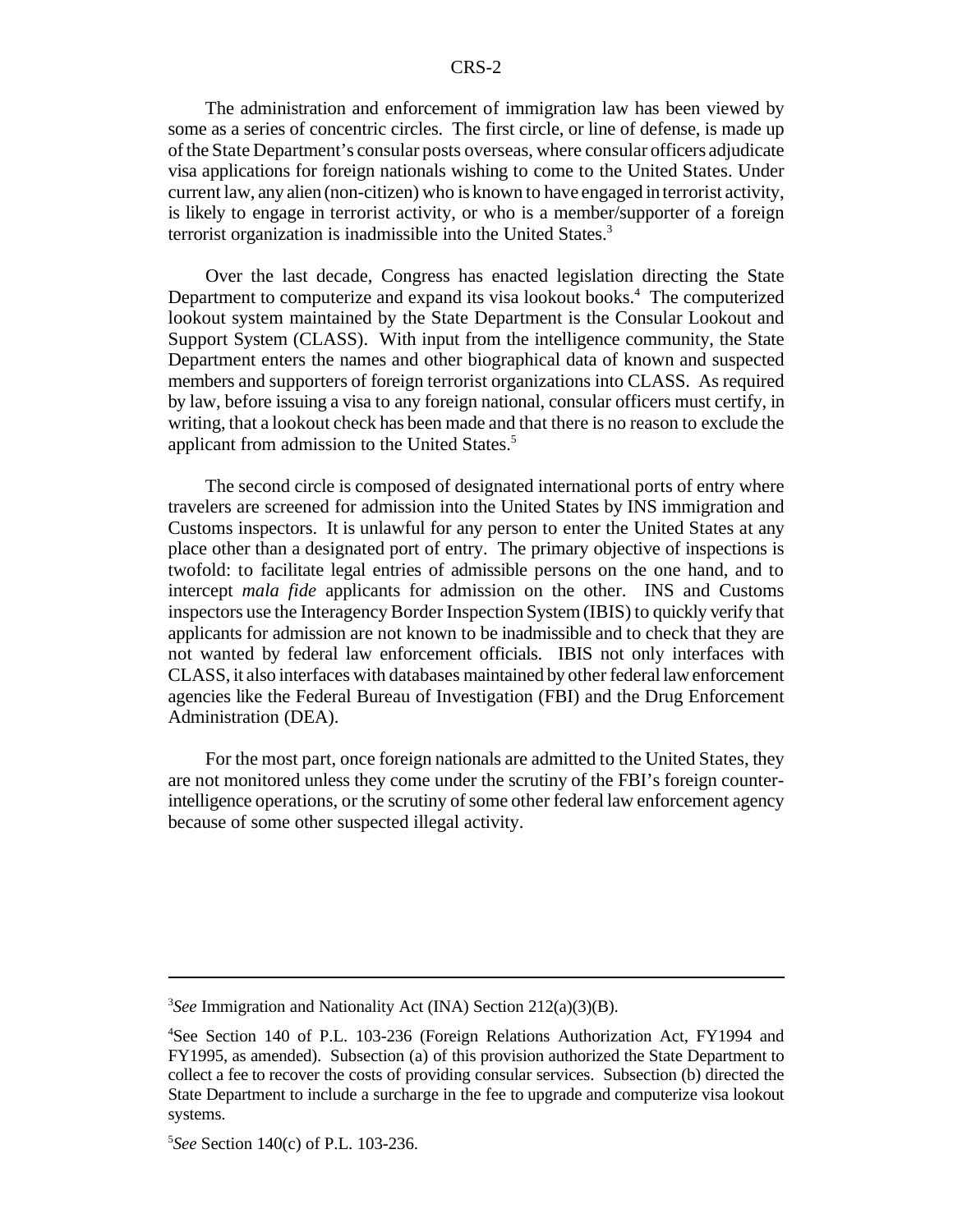## **Statutory Authorities**

The following discussion sets out the relevant federal authorities, the grounds of inadmissibility, the statutory definition of "terrorist activity," and the process by which the State Department designates foreign terrorist organizations.

#### **The Roles of the Attorney General and Secretary of State**

The Immigration and Nationality Act of 1952 (INA; 8 U.S.C. Section 1101 *et seq*.) is the main body of law governing immigration to the United States. Section 103 of the INA gives primary responsibility for the administration and enforcement of immigration law at the border and within the United States to the Attorney General. All persons seeking entry into the United States must apply for admission at a designated port of entry. With limited exceptions, any non-citizen seeking to enter the United States is required to present valid documentation as required by the Attorney General in regulation. Most of that authority is delegated to the INS Commissioner. The issuance of passports and visas, however, is the responsibility of the Secretary of State.

Section 104 of the INA gives responsibility for the administration and enforcement of immigration law to the Secretary of State as it relates to the duties and functions of diplomatic and consular officers. The Secretary of State oversees 250 diplomatic and consular posts around the world from which visas are issued to immigrants seeking permanent residence and nonimmigrants seeking authorization for a temporary stay in the United States. The Bureau of Consular Affairs is the branch of State that manages the issuance of passports to citizens and visas to non-citizens. U.S. consular officers abroad issue about 6 million visas annually to foreign nationals who wish to visit the United States and almost 500,000 immigrant visas to those who wish to reside here permanently.

Consular officers are given wide discretion whether to grant or refuse a visa, this decision is subject to very limited review, and there is no avenue for administrative appeal. Moreover, a visa (immigrant or nonimmigrant) is not a guarantee of entry into the United States; INS inspectors at ports of entry may find cause to exclude a visaed alien from entry, although this seldom occurs.

#### **Grounds for Inadmissibility**

During both the visa and admissions process, aliens must satisfy consular and immigration officers that they are not inadmissible under any of the grounds outlined in Section 212(a) of the INA. Grounds for inadmissibility are currently divided into 10 categories: (1) health-related grounds; (2) criminal grounds; (3) security grounds; (4) public charge proscription; (5) unauthorized employment; (6) illegal entrants and immigration violators proscription; (7) documentation requirements; (8) ineligibility for citizenship; (9) unlawful presence; and (10) miscellaneous.

Section 212(a)(3) of the INA makes any alien inadmissible if the Secretary of State or the Attorney General has reasonable grounds to believe that the alien seeks to enter the United States to engage in espionage or sabotage, to attempt to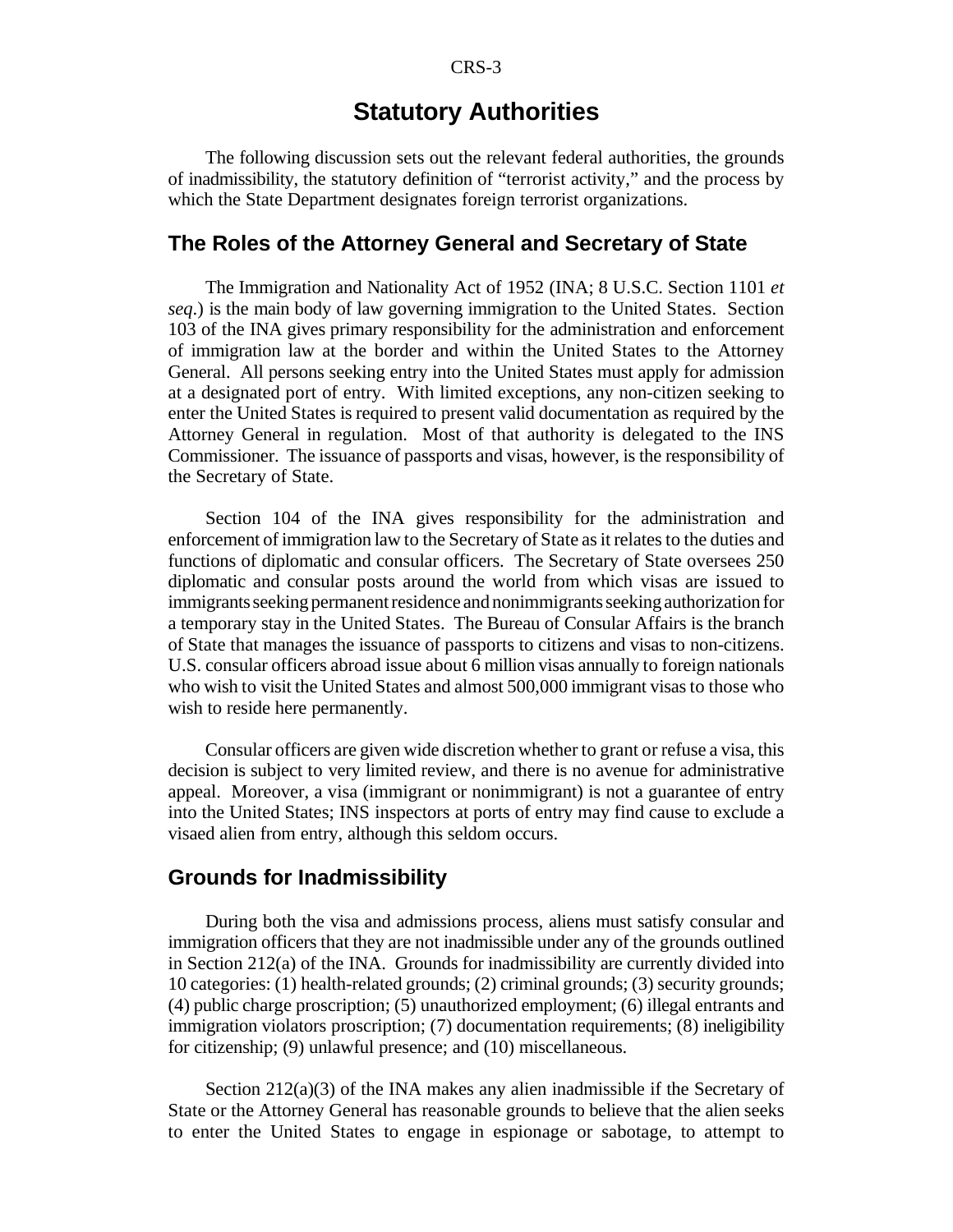unlawfully overthrow the U.S. government, or to engage in any other unlawful activity.

Section  $212(a)(3)(B)(i)$  of the INA makes any alien inadmissible if there is reasonable ground to believe the alien (1) has engaged in terrorist activity; (2) is or is likely to be engaged in terrorist activity; (3) has, under certain circumstances, indicated an intention to cause death or serious bodily harm, or incited terrorist activity; (4) is a representative of a foreign terrorist organization as designated by the Secretary of State, which the alien knows or should have known is a terrorist organization; or (5) is a member of a foreign terrorist organization as designated by the Secretary of State.

**Visa Denial Waivers.** The inadmissibility of members and supporters of foreign terrorist organizations under Section  $212(a)(3)(B)$  can be waived under Section 212(d), which provides the Attorney General with that authority, if he deems that it is in the national interest to do so. Such waivers are usually granted at the request of the Secretary of State, with the concurrence of the Attorney General.

**Terrorist Activity Defined.** Section 212(a)(3)(B)(ii) defines "terrorist activity" as being comprised of the following six examples: (1) the highjacking or sabotage of any conveyance (including an aircraft, vessel, or vehicle); (2) the seizing or detaining, and threatening to kill, injure, or continue to detain, another individual in order to compel a third person (including a governmental organization) to do or abstain from doing any act as an explicit or implicit condition for the release of the individual seized or detained; (3) a violent attack upon an internationally protected person (as defined in Section 1116(b)(4) of Title 18) or upon the liberty of such a person; (4) an assassination; (5) the use of any  $-$  (a) biological agent, chemical agent, or nuclear weapon or device, or (b) explosive or firearm (otherthan for mere personal monetary gain), with intent to endanger, directly or indirectly, the safety of one or more individuals or to cause substantial damage to property; (6) a threat, attempt, or conspiracy to do any of the foregoing. In addition, such activity must be unlawful in the place where it is committed or, if committed in the United States, would be unlawful under the laws of the United States.

**Designation of Foreign Terrorist Organizations.** Section 219(a) of the INA governs the process by which the Secretary of State designates a foreign terrorist organization. Such an organization must  $(1)$  be foreign,  $(2)$  be engaged in an activity as defined under Section  $212(a)(B)(ii)$  (described above), and (3) threaten the security of U.S. nationals or the security of the United States. In addition, State is required by law to inform Congress of its intent to designate a particular organization as terrorist in the *Federal Register*. An organization may appeal such designation within 30 days before the U.S. Court of Appeals for the District of Columbia Circuit.

## **Visa Issuance, Admissions, and Lookout Checks**

The State Department and the federal inspectional services have taken a number of steps to improve and computerize their lookout systems. Although efforts were already underway in the early 1990s to improve these systems, the bombing of the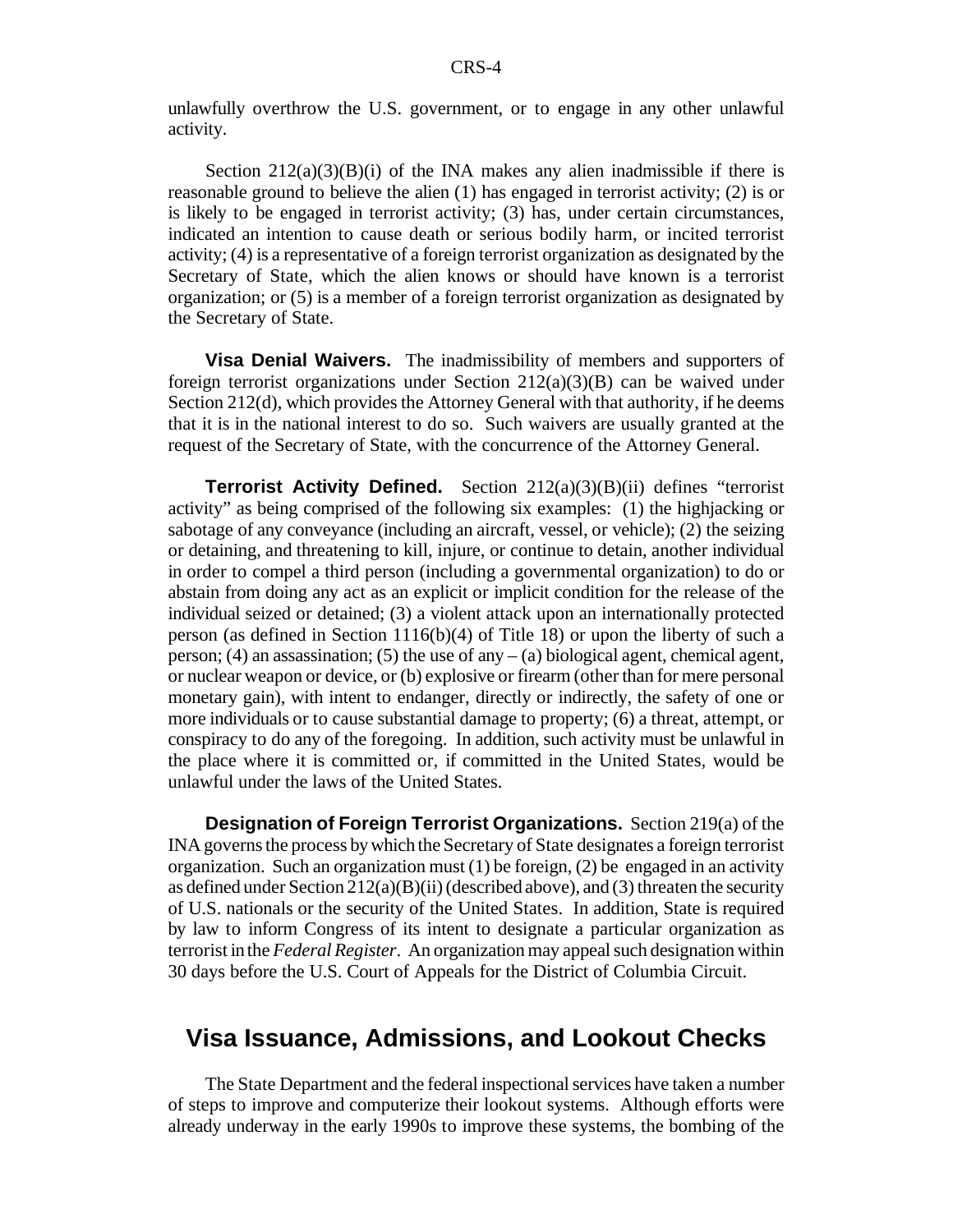World Trade Center in February 1993 prompted federal officials to accelerate these efforts, since many of those involved in the conspiracy were visaed foreign nationals. The following discussion provides a brief description of these systems.

#### **State Department**

Consular officers are required by law to certify in writing that they have checked State's lookout system, CLASS, and that there is no basis to exclude an alien before issuing a visa.<sup>6</sup> The CLASS database contains approximately 4 million records, including limited biographical information on terrorists, narco-traffickers, and international criminals. Following the World Trade Center bombing, State directed consular officesto form "Visa Viper" committeesto ensure that the names of possible terrorist are forwarded by consular officers to the State Department.

In addition, State's Bureau of Intelligence and Research maintains a database known as TIPOFF. By screening highly classified holdings on international terrorists, State Department analysts compile files on persons who may be considered terrorists and may be subject to exclusion under Section  $212(a)(3)$ . Such information may prove useful to consular and immigration officers when making decisions regarding visa issuance and admissions. The bottom line criterion for inclusion in TIPOFF is whether a reasonable suspicion exists that a person, if admitted, is or would be engaged in terrorist activities.

The holdings of TIPOFF are classified. Essential components of TIPOFF data needed to identify and exclude persons on terrorist grounds have been added into CLASS. State Department employees, who maintain the TIPOFF system, check TIPOFF database hits and related intelligence reports. Names are periodically removed from TIPOFF. Reasons for removal include: (1) death; (2) attaining 99 years of age; (3) weakness of original information as confirmed by lack of activity over a sustained period of time; (4) subsequent ascertainment that the original information was incorrect; and (5) an individual has become an immigrant or U.S. citizen. Since 1987, when TIPOFF was established, several hundred names have been removed from TIPOFF, according to the State Department.

It is important to note that not all persons who are in CLASS are denied visas. A suspected or confirmed terrorist may be granted a visa denial waiver when requested by the Secretary of State and approved by the Attorney General. Such waivers may be granted for political purposes, as is now often the case with members of the Palestinian Liberation Organization (PLO) visiting the United States on diplomatic business. Waivers are also granted for intelligence gathering and law enforcement purposes. For example, a suspected terrorist may be admitted to the country so as to determine where and to whom his trail leads. Indeed, according to the Foreign Affairs Manual, all visa applications involving possible inadmissibility as a terrorist must be submitted to the State Department for a security advisory opinion, which State's Visa Office attempts to turn around with 15 days. Furthermore, the

 $6$ Section 140(c) of P.L. 103-236, the Foreign Relations Authorization Act, FY1994 and FY1995.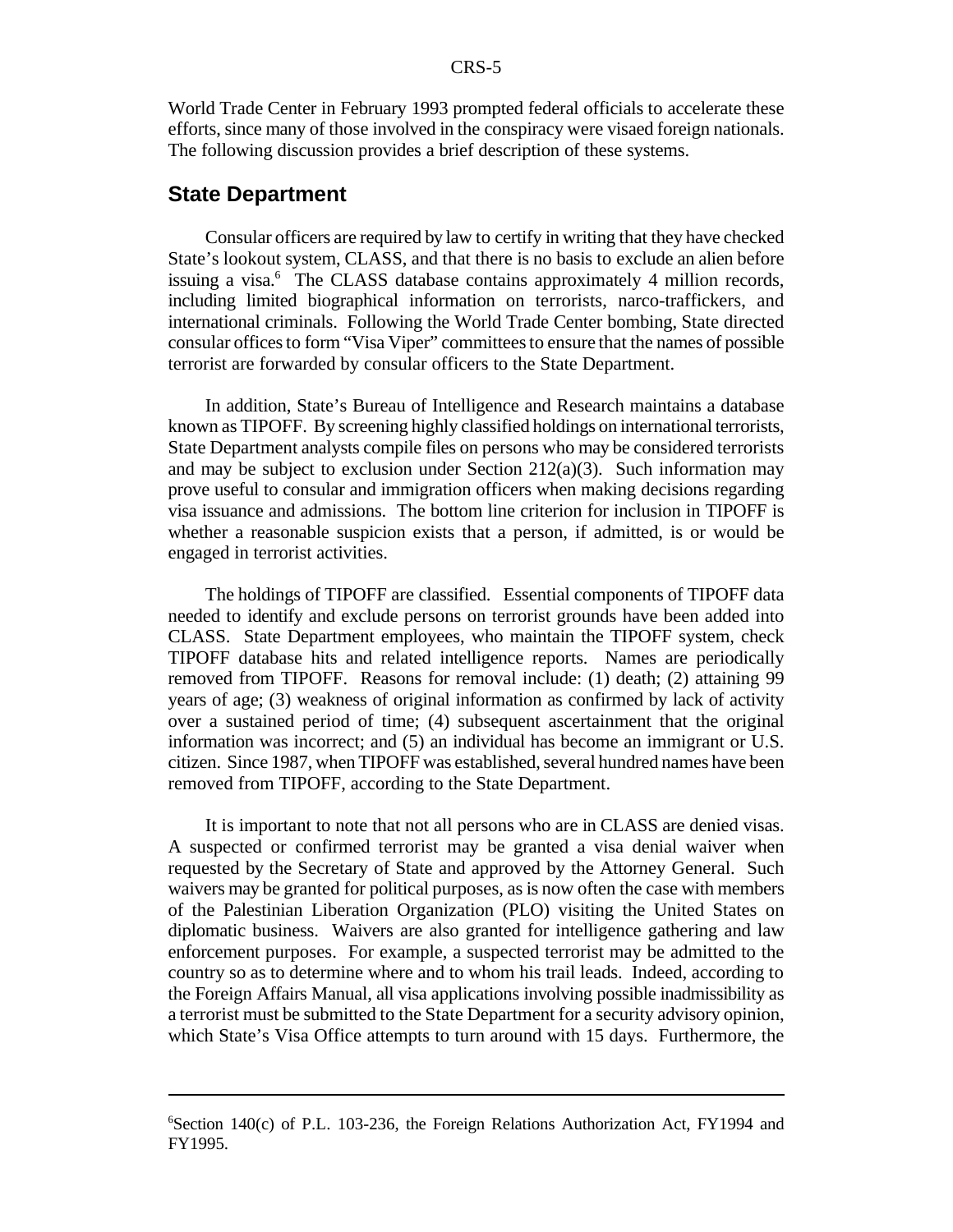Secretary of State is required by law to report to Congress the denial of all visas on these grounds.

#### **INS and Customs Service**

With certain exceptions, INS immigration inspectors are instructed to check the name of every person 14 years of age or older in the Interagency Border Inspection System (IBIS). IBIS is maintained by the INS and the U.S. Customs Service and provides lookout information to the federal inspection services. While INS provides the largest number of lookout records through its National Automated Immigration Lookout System II (NAILS II), many different agencies feed information into IBIS. Some of these agencies include the Department of State, the Federal Bureau of Investigation (FBI), the Office of Special Investigations (OSI), the International Crime Police Organization (INTERPOL), and the Department of Agriculture. About 30 different agencies and approximately 3,000 government employees have accessto IBIS.

NAILS II, the INS lookout system, contains biographical and case data on persons who may be inadmissible or are being sought by INS for other reasonsrelated to immigration law and enforcement. It may be searched by name, variations of the name (soundex), alien registration number, or date of birth. Names are downloaded from TIPOFF into NAILS II. Conversely, NAILS lookout data is fed into CLASS on a daily basis.

The Treasury Enforcement and Communications System (TECS) II serves as the centralized database for IBIS. Through TECS II, IBIS interfaces with many other databases maintained by many other state, federal, and international law enforcement agencies, e.g., the FBI's National Crime Information Center (NCIC), the National Law Enforcement Telecommunications System (NLETS), and the California Law Enforcement Telecommunications System (CLETS). Through these interfaces, IBIS contains approximately 5 million names and birth dates of individuals who may be inadmissible into the United States. Most of these persons, however, are potentially inadmissible for reasons other than suspected terrorist activity. Persons may be included in IBIS for reasons ranging from suspected organized crime activity to nonpayment of child support.

## **Options and Issues for Congress**

As international travel to the United States increases, Congress is likely to continue to focus on issues related to border security and the facilitation of legitimate cross-bordertravel. While automated lookout books are an integral part of the border security equation, other measures can be taken to increase border security. Enumerated below are five technology-based options for increasing border security along with related issues, such as economic and social costs. Options include (1) making it more difficult to counterfeit and alter international travel documents, (2) increasing entry/exit control mechanisms at international ports of entry, (3) increasing staff and technology for consular and federal inspection services,(4) enhancing record keeping on the visa status and whereabouts of foreign students in the United States,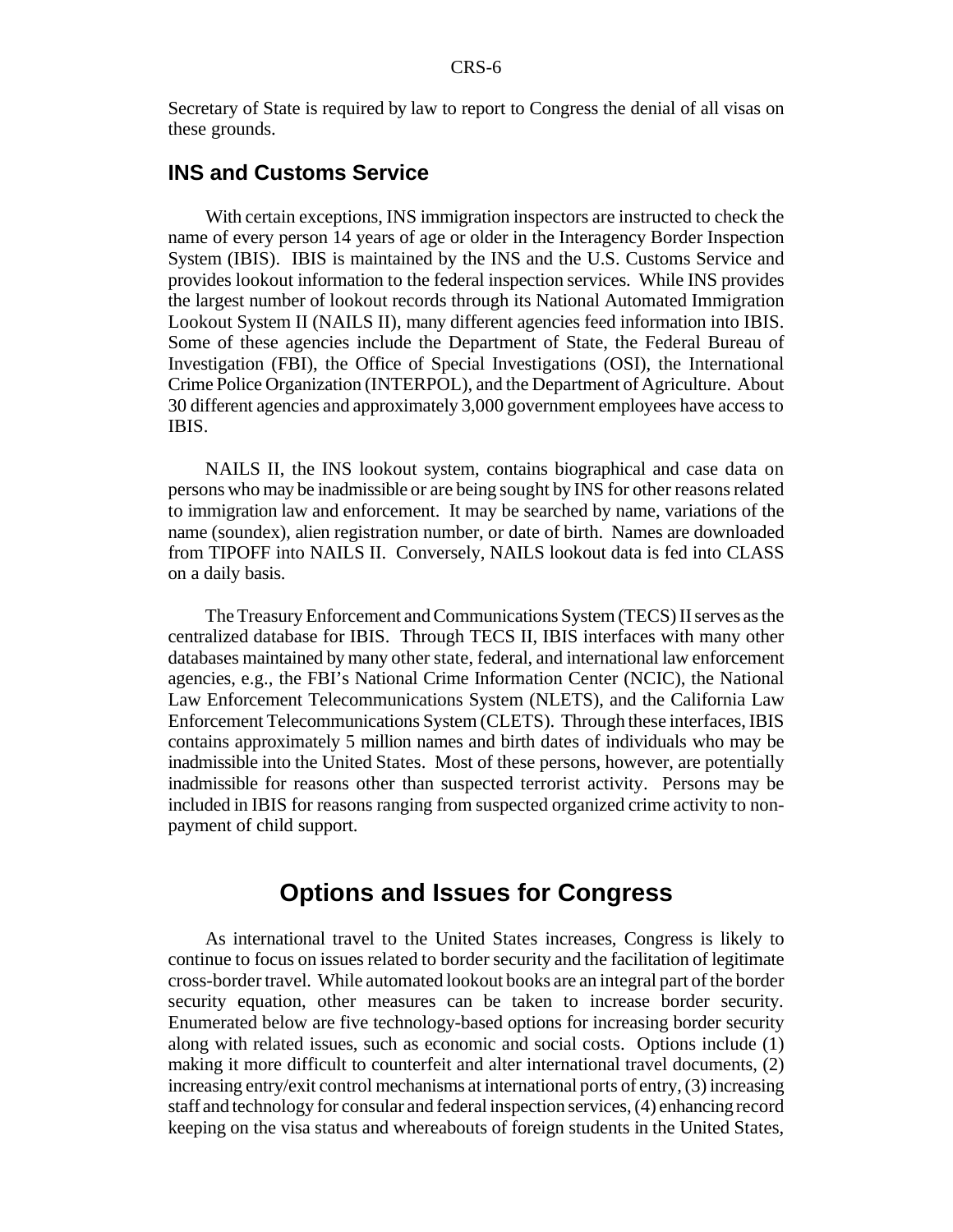and (5) expanding the current visa lookout system to include data on members of international organized crime groups.

Certainly, these border security options are not without consequence. Related issues include the degree to which these measures: 1) encroach upon civil liberties, 2) impede legitimate cross-border travel and commerce, 3) increase fiscal costs, and 4) are responsive to emerging threats.

#### **Travel Document Integrity**

Increasing travel document integrity by making it more difficult to counterfeit and alter those documents could lead to two desirable outcomes. First, border security could be enhanced. Second, legitimate international travel could be expedited. Indeed, Congress has recently enacted legislation (P.L. 106-396) that makes permanent the Visa Waiver program. This program allows nationals from certain countries to enter the United States as temporary visitors for business or pleasure without first obtaining a visa from a U.S. consulate abroad. By eliminating the visa requirement, this program facilitates international travel and commerce and eases consular workloads, but it bypasses the first step by which international visitors are screened for admissibility when seeking to enter the United States.

This legislation also requires all countries participating in the Visa Waiver Program to issue machine readable passports to its citizens by October 2007. Machine readable passports not only facilitate international travel, but they also expedite lookout system queries. They also facilitate entry of international travelers by allowing carriers and the federal inspection services to pre-clear passengers through the use of electronic passenger manifests.<sup>7</sup>

Machine readable passports, however, do not address the issue of identity fraud. Another option by which border security could be enhanced is by upgrading lookout systems and travel documents to include biometric data. Indeed, INS and State have incorporated digitized fingerprintsinto the Green Card (I-551) carried by immigrants and the new Border Crossing Card (Laser Visa). In the case of the Green Card, INS administratively determined that a digitized fingerprint should be incorporated into that document. Congress has also enacted legislation requiring that a new Border Crossing Card be developed that would include a personal biometric identifier. The cost of producing and issuing these travel documents are covered by user fees. One option that has been mentioned is to legislatively require that passports include biometric identifiers. Such a course would likely require additional appropriations or higher passport fees.

With new technologies, a traveler's identity could be quickly and definitively verified by matching their identity with biometric identifiers like facial geometry, iris scans, and fingerprints that could be incorporated into passports, visas, and other travel documents. While biometric data is being collected for many purposes in the

<sup>7</sup>For further information, see CRS Report RS20546, *Immigration: Visa Waiver Permanent Program Act (P.L. 106-396)*, by William J. Krouse.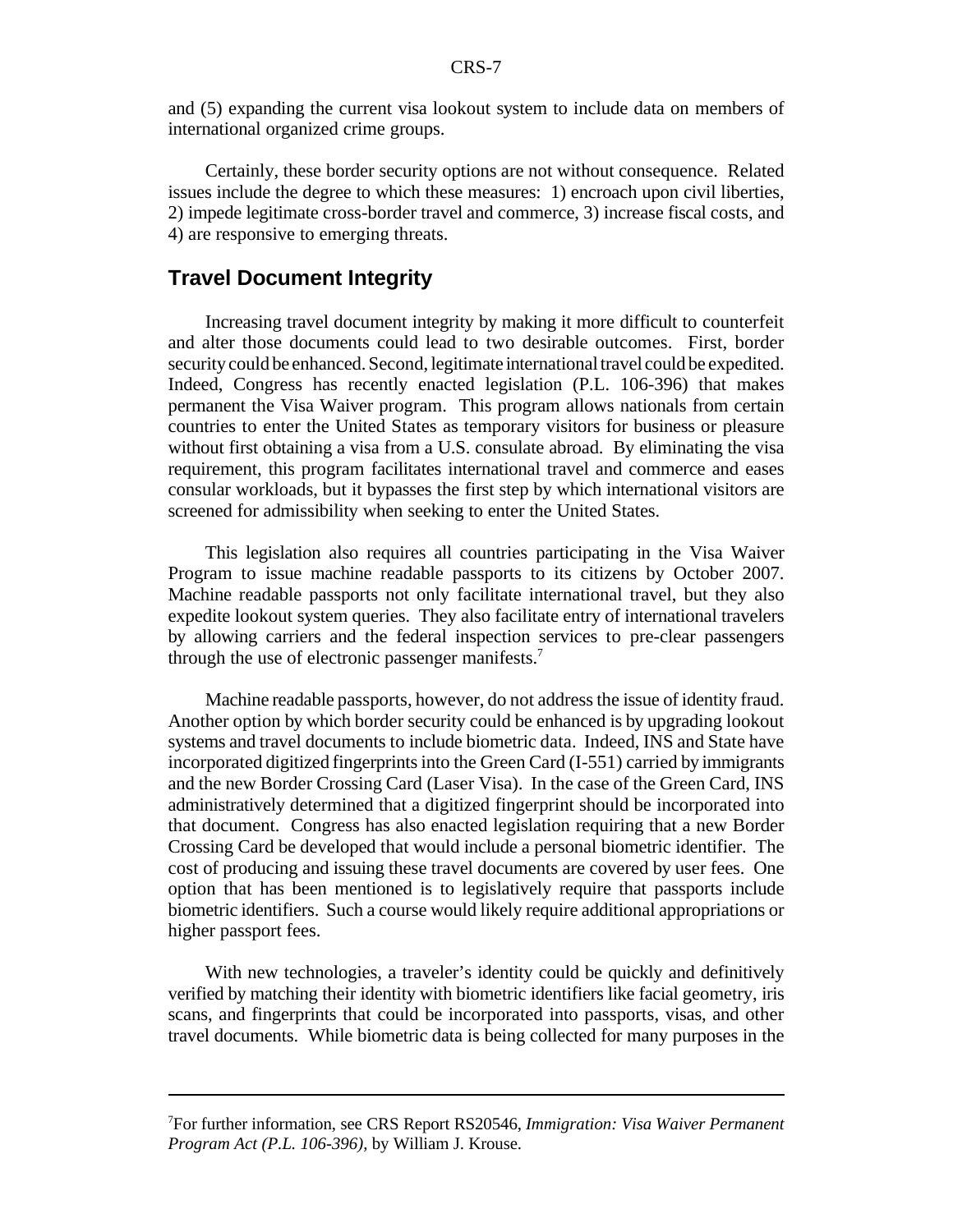private sector, its use in the public sector has been controversial, for it is viewed by many as a government intrusion on individual privacy.<sup>8</sup>

#### **Entry/Exit Control**

Increasing entry/exit control mechanisms at international ports of entry is another measure that could be used to enhance border security. Provisions to require increased entry/exit control included in the Illegal Immigrations and Immigrant Responsibility Act of 1996 (IIRIRA; P.L. 104-208) have proved controversial and were amended by the  $106<sup>th</sup>$  Congress. Section 110 of IIRIRA required the Attorney General to develop an automated entry/exit control system that would create a record for every alien arriving in the United States and match it with the record for the alien departing the United States. The Department of Justice (DOJ) encountered significant difficulty in implementing Section 110, because INS had not previously tracked arrivals and departures of immigrants and only had limited successin tracking arrivals and departures for nonimmigrants.

In addition, Canada and many congressional delegations from northern border states strongly opposed the implementation of Section 110 at the northern land border, since it would have represented a significant departure from the status quo. Canadians who enter the United States through land border ports were and are usually not required to obtain a visa, nor present a passport. Some were concerned that, if Section 110 were implemented at northern land border ports of entry, additional documents would have been required.

The principal focus of Section 110 was the enumeration and identification of nonimmigrant overstays (i.e., those persons who are legally admitted to the United States on a temporary basis and subsequently overstay the terms of their admission). Such a system, however, if linked to visa lookout systems and law enforcement databases, would serve as an extremely enhanced means of more closely screening aliens who may be subject to exclusion from the United States. Because of difficulties in developing such a systemand concernsthat it would impede legitimate international travel and commerce, Congress enacted the Immigration and Naturalization Service Data Management and Improvement Act of 2000 (P.L. 106-215), amending Section 110 to require the development of an integrated entry and exit data system, which will use available data to record alien arrivals and departures, without establishing additional documentary requirements. Consequently, the scope of Section 110 is much narrower than originally enacted under P.L. 104-208.<sup>9</sup>

For reasons of immigration control and border security, entry/exit control could reemerge as an issue. Measures taken to increase border security, however, would be less controversial if they could be implemented in such a way as to facilitate legitimate cross border traffic and not greatly inconvenience the traveling public.

<sup>8</sup> For related information, see CRS Report RL30084, *Biometric Science and Technology for PersonalIdentification: Devices, Uses, Organizations and Congressional Intent*, by William C. Boesman.

<sup>9</sup>For further information,seeCRS Report RS20627, *Immigration: Integrated Entry and Exit Data System*, by William J. Krouse.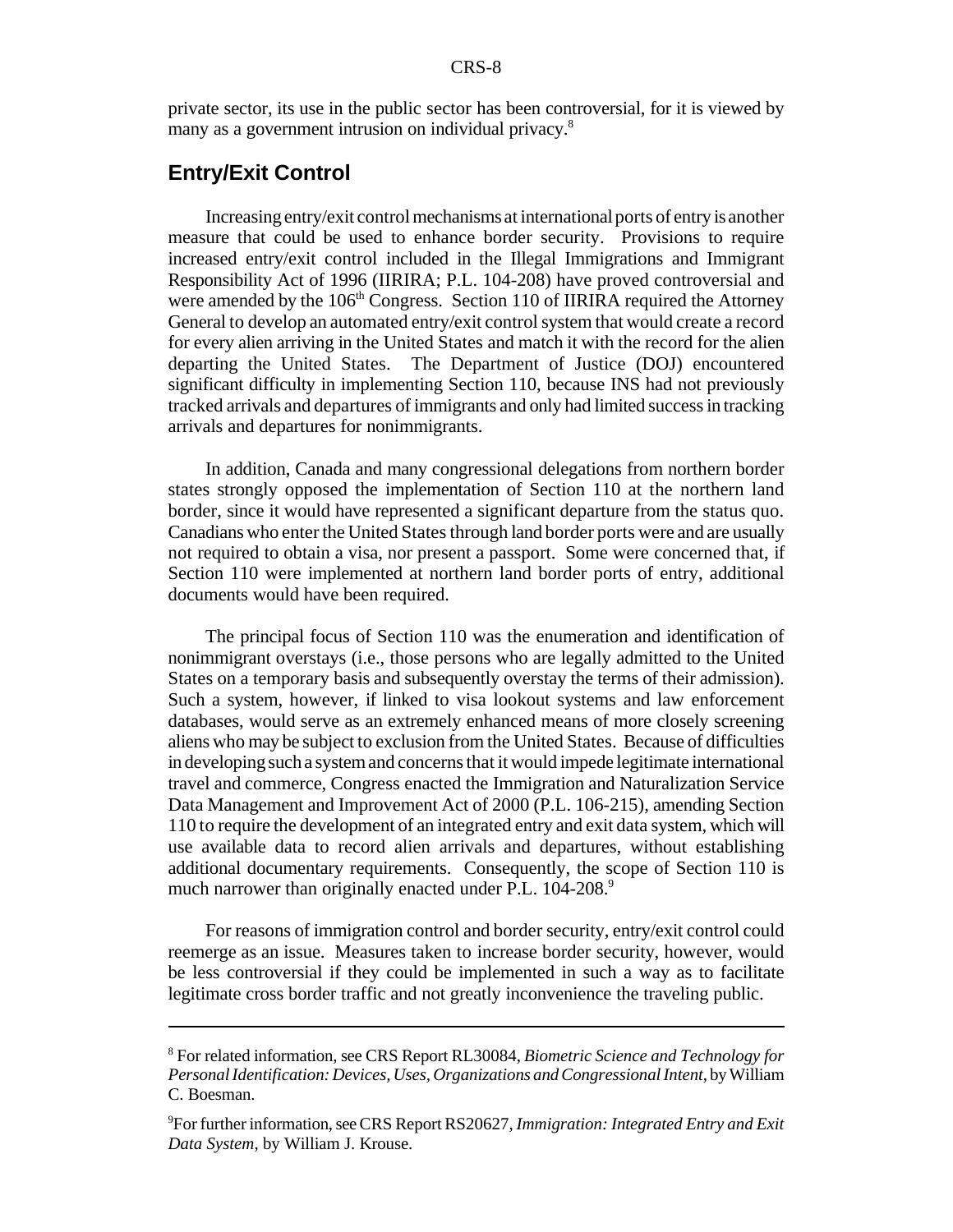## **Increasing Staff and Technology for Consular and Federal Inspection Services**

Increasing staff and technology for consular and federal inspection services is one option, albeit costly, that may warrant congressional attention. At the present time, the most effective mix of staff and technology necessary to achieve an optimal level of border security is under study by federal inspection services and is not yet known. Moreover, automated lookout systems and other technologies, which serve as force multipliers will, if not upgraded, be quickly outpaced by growth in crossborder traffic. It is undisputed that well trained and experienced staff are an essential component of the border security equation. Congress, however, may well want a clear assessment that agency personnel are being allocated efficiently and automated lookout systems are being properly and economically developed, before considering requests for increased funding.

According to State, demand for consular services is increasing. In FY2001, State anticipates that approximately 3,702 consular officers will provide services at overseas posts and domestically, processing over 7.5 million non-immigrant visa applications, about 500,000 immigrant visa applications, and over 7.8 million passports.<sup>10</sup> Under State's border security program, equipment and systems, including CLASS and TIPOFF, that support consular activities are being maintained and upgraded. Furthermore, increasing cooperation between consular officials with representatives of law enforcement agencies and the intelligence community is an ongoing part of the border security program. These efforts are funded through the machine readable visa (MRV) fee. $11$ 

At international airports of entry, INS is mandated by law to clear all international flights through primary inspections within 45 minutes. INS inspections at air and sea ports of entry are funded through user fees. While the 45 minute mandate expedites inspections, if a port is understaffed it probably leads to less thorough inspections, diminishing border security. The Administration's FY2002 request includes an increase in \$70 million in user fees to hire an additional 539 positions to increase INS inspections staff at air and sea ports of entry, and \$5 million to upgrade automated lookout systems.<sup>12</sup> The  $FY2002$  request includes no additional funding for Customs inspectors at air ports of entry.

<sup>10</sup>U.S. Department of State, *The Budget in Brief, Fiscal Year 2002*, (Washington, Winter 2001), p. 18.

<sup>&</sup>lt;sup>11</sup>Machine readable visa (MRV) fees were authorized by the Foreign Relations Authorization Act, Fiscal Years 1994 and 1995 (P.L. 102-236). For FY2002, State hasreported that it will obligate \$414 million in offsetting receipts generated by the MRV fee for border security – a \$23 million increase over FY2001 funding. The FY2002 request also includes a legislative proposal to make the MRV fee authorization permanent. It is currently authorized in 3-year cycles.

<sup>12</sup>For further information, see CRS Report RS20908, *Immigration and Naturalization Service's FY2002 Budget*, by William J. Krouse.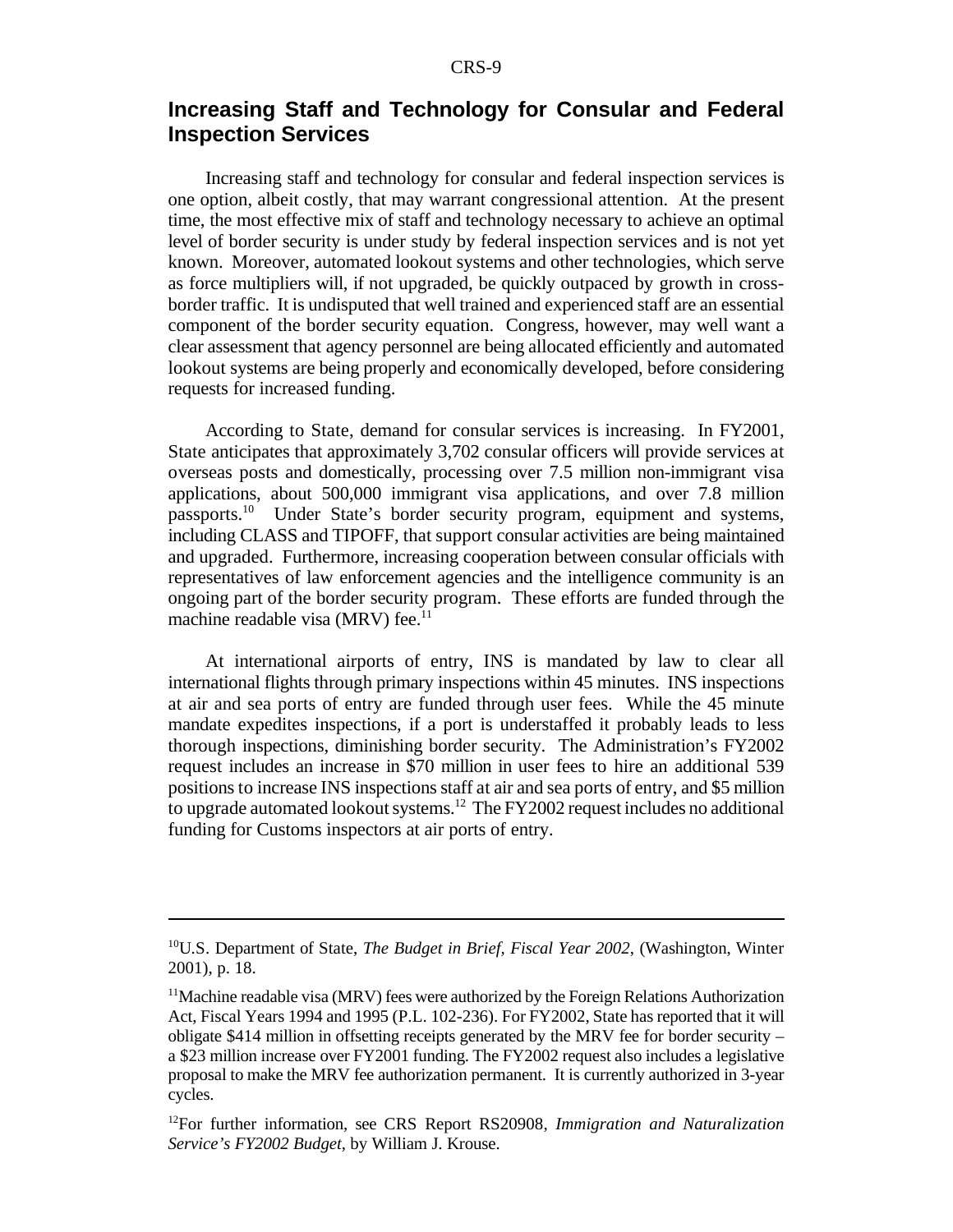#### CRS-10

Regarding staffing and land border port infrastructure, the Customs Service has recently delivered to Congresstwo statutorily mandated reports. Regarding resource allocation Customs contracted with PricewaterhouseCoopers (PwC) in 1998 to develop a resource allocation model (RAM) to determine the most effective deployment of its inspectors and canine enforcement officers at its more than 300 international ports of entry. Such an analysis was necessary in order to identify opportunities to reduce passenger inspection wait time and cargo examination times, while maintaining some level of border security.

The RAM report includes a finding that, to meet its multifaceted mission, Customs staffing would need to be increased by 14,776 positions over its FY1998 base. The largest increases would be in inspector (6,481), special agent (2,041), and canine enforcement officer (650) positions. GAO testified in April 2000 that they found some weaknesses (data reliability issues) in the resource allocation model.<sup>13</sup> Nevertheless, the resource allocation model is the most comprehensive staffing analysis available to date, and it is very likely that Customs staffing will be an issue for the  $107<sup>th</sup>$  Congress, as congestion and wait times at land border ports increase.

Regarding land border port infrastructure, the Customs Service, in consultation with the General Service Administration (GSA) and the federal inspection service (FIS) agencies, was directed in report language to assess the current infrastructure needs at ports of entry on the Northern and Southwest borders of the United States.<sup>14</sup> Customs identified 822 projects and projected that their costs would be around \$784 million.<sup>15</sup> The agency also expects that imports and exports will nearly double in the next 5 years.<sup>16</sup> Customs anticipates that if the infrastructure at these ports is not improved in the next few years, the result is likely to be traffic backups and longer lines. In addition, the mission capabilities of federal inspection service agencies will be dangerously impaired, adversely affecting the level of border management.

Land border ports of entry pose greater border security challenges. Many people who cross the land border frequently reside in the region. Therefore, inspections process at land border ports is not conducted with the same level of intensity as at airports. At land border ports, inspectors visually screen applicants for admission in primary inspections lanes. As the vehicle approaches the inspections booth, the inspector usually enters the automobile license plate number into IBIS to check whether there is a lookout record on it. If there is a record, the vehicle is detoured into secondary inspection for further examination. In addition, the inspector queries the vehicle's occupants for documentation, intended destination, and length of stay.

<sup>&</sup>lt;sup>13</sup>U.S. General Accounting Office, Testimony before the House Committee on Government Reform Subcommittee on Government Management, Information and Technology, *U.S. Customs Service: Observations on Selected Operations and Program Issues*, T-GGD/AIMD-00-150 (Washington, April 20, 2000), p. 6.

<sup>&</sup>lt;sup>14</sup>Report language accompanying the FY2000 Treasury-Postal Appropriations Act (P.L. 106-58); S.Rept. 106-87 (S. 1282), p. 23.

<sup>15</sup>*Ports of Entry Infrastructure Assessment*, p. 1 of overview.

<sup>16</sup>U.S. General Accounting Office, *Major Management Challenges and Program Risks: Department of the Treasury*, (Washington, January 2001), p. 32.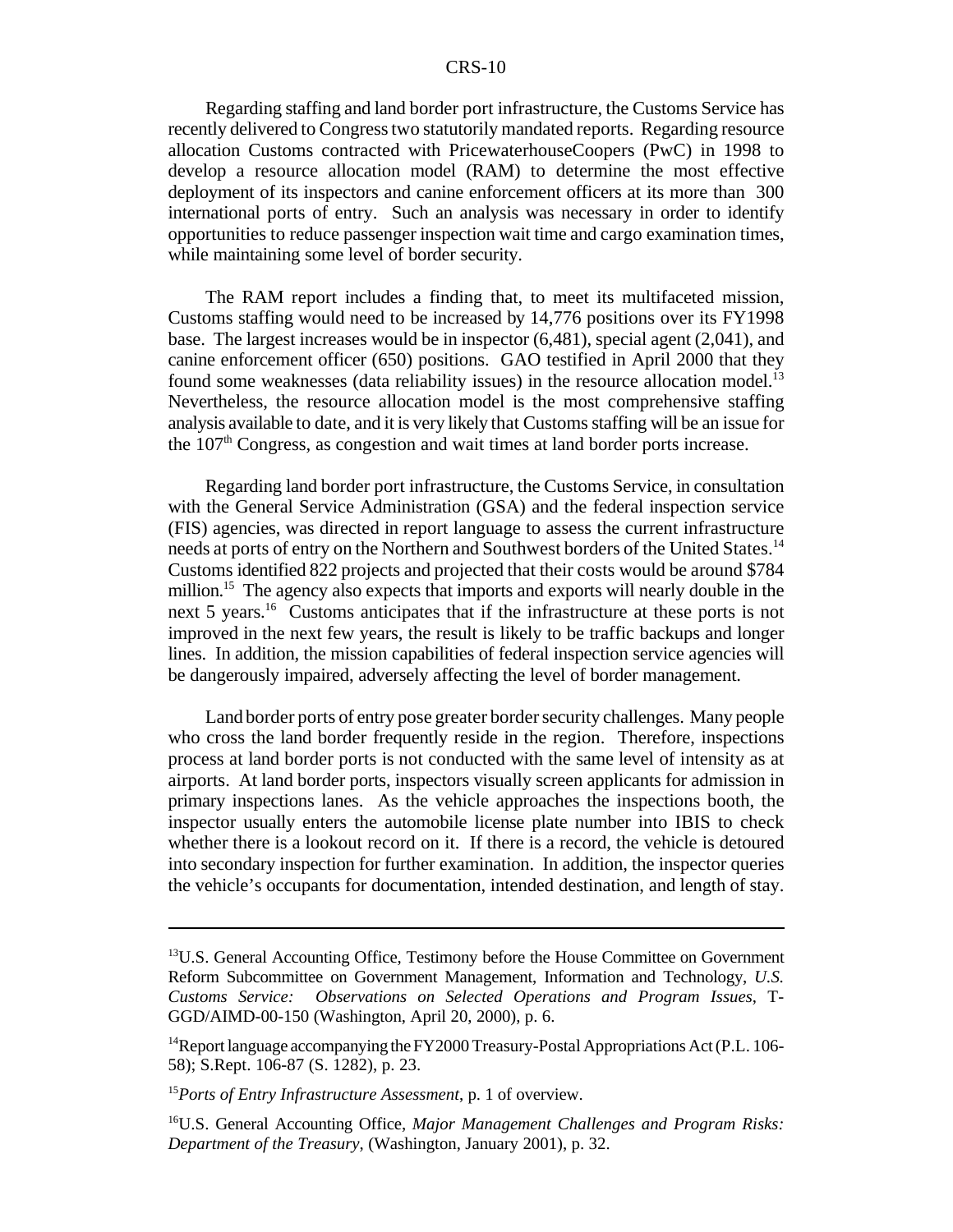If in the inspector's judgement no further examination is warranted, the vehicle and its occupants are waved through.

Unlike inspections at airports, wait times for inspections at land border ports have increased as cross border commerce has grown on both our northern and southern borders, largely as a consequence of the Canadian Free Trade Agreement and North American Free Trade Agreement. On the southern land border, inspection staff has increased dramatically, but on the northern land border, staffing has not increased significantly in the past 10 years.<sup>17</sup> The Administration's FY2002 request includes no funding for additional Immigration and Customsinspectors at land border ports. While statistical data are not readily available, it is generally acknowledged that both licit and illicit cross border commerce has increased on both the northern and southern land borders in the past decade. Without corresponding increases in staffing and new technologies, however, the frequency and rigor of inspections at land border ports of entry is likely to diminish.

#### **Monitoring the Status of International Students**

One of the recommendations of the National Commission on Terrorism,<sup>18</sup> a congressionally-mandated bipartisan body, was to expand an existing computerized program known astheCoordinated InterAgencyPartnershipRegulating International Students (CIPRIS).<sup>19</sup> This program is designed to facilitate data retrieval capability by establishing an automated database to more efficiently monitor the immigration/visa status and whereabouts of students from abroad. The Commission's report noted that one of the convicted terrorists involved in the World Trade Center bombing entered the United States on a student visa, dropped out, and remained illegally thereafter.

In June 1997, INS implemented the program on a pilot basis at 21 educational institutions in Georgia, Alabama, North Carolina, and South Carolina, and at Atlanta's Hartsfield Airport. The program's automated system was designed to not only monitor foreign students, but to support screening foreign students at Consular Posts

<sup>&</sup>lt;sup>17</sup>From FY1992 to FY1999, the number of immigration inspectors deployed on the southern land border increased from 666 to 1,893, an increase of 184%, while those deployed on the northern land border increased from 451 to 490, an increase of 9%. Meanwhile, immigration inspectors deployed at air and sea ports of entry nationwide went from 1,748 to 2,925, an increase of 67%. A breakout of Customs personnel deployed to the southern and northern land borders, and air and sea ports of entry, is not available; however, there are staffing statistics available nationwide. From FY1992 to FY1999, Customs inspectors deployed nationwide increased from 6,159 to 7,812, an increase of 27%, while canine enforcement officers increased from 405 to 644, an increase of 59%.

<sup>18</sup>For further information, see CRS Report RS20598, *National Commission on Terrorism Report: Background and Issues for Congress*, by Raphael Perl.

 $19$ Note that this pilot program was authorized by the Illegal Immigration and Immigrant Responsibility Act of 1996 (P.L. 104-208; IRRIRA). It was amended by the 106th Congress (P.L. 106-396; Title IV-Miscellaneous Provisions, Section 404) to eliminate the fee collection role forschools and exchange visitor programs by having the student/exchange visitor pay the fee directly to the federal government or a designated third party contractor.